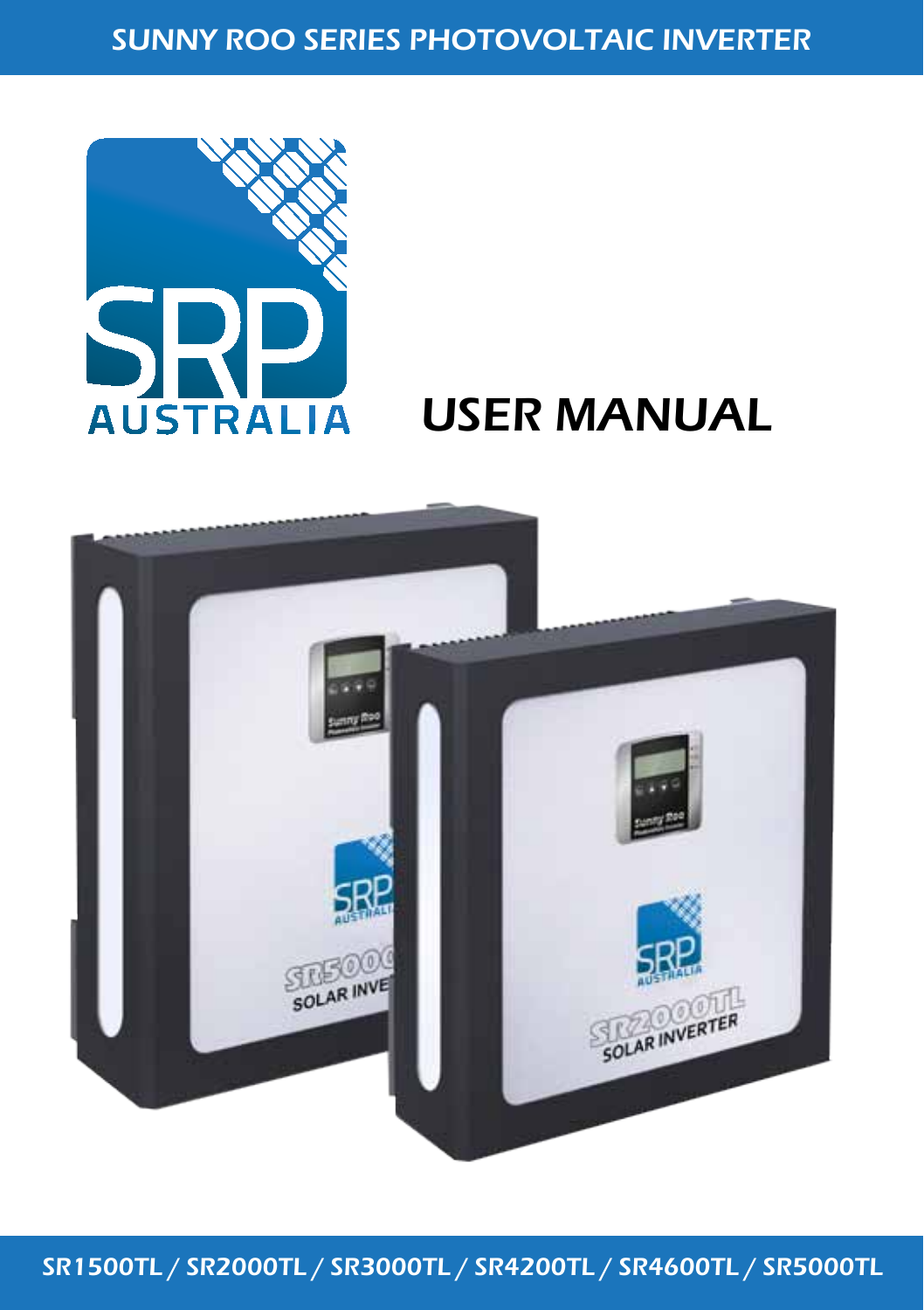# **Contents**

| 6.2 Check Measured Values and Figures Detected by Inverter20 |  |
|--------------------------------------------------------------|--|
|                                                              |  |
|                                                              |  |
|                                                              |  |
|                                                              |  |
|                                                              |  |
|                                                              |  |

# Foreword

Thank you for buying this Sunny Roo Series Inverter. Many years of design experience has gone into the construction of this device, and your Sunny Roo Series Inverter should give your solar power system many years of trouble-free operation.

Your new Inverter is a complex electronic system, and over its life-time it will be confronted with a variety of local conditions. If a malfunction of your Sunny Roo Series Inverter occurs, please contact your specialised dealer directly. Your dealer will assist you or will refer you to someone who can help with your query.

Please read this User Manual carefully to familiarise yourself with your new device. Please pay particular attention to information regarding the installation and commissioning of your Sunny Roo Series Inverter.

# Important Safety Instructions

# General



Warning! Incorrect operation and/or work performed can cause serious injury and damage! Only qualified personnel are authorised to install your SR Series Inverter; installation should be carried out within the scope of the respective technical regulations. Do not start operation or carry out maintenance work before reading the chapter 'Important Safety Instructions.'

This manual contains important instructions for the SR 1500TL/ 2000TL/ 3000TL/ 4200TL/ 4600TL/ 5000TL that should be followed during installation and maintenance of the inverters.



Warning! These servicing instructions are for use by qualified personnel only. To reduce the risk of electric shock, do not perform any servicing other than that specified in the operating instructions unless qualified to do so.

#### **Housing**

Only qualified installers are authorised to open the connection area. Do not open the connection area when the inverter is under-voltage condition. Only well-trained service staff may open the upper portion (power stage) of the SR Series Inverter, and only when the inverter is not under-voltage condition

#### Repair

Only trained service staff are authorised to carry out repairs to the SR Series Inverter unit.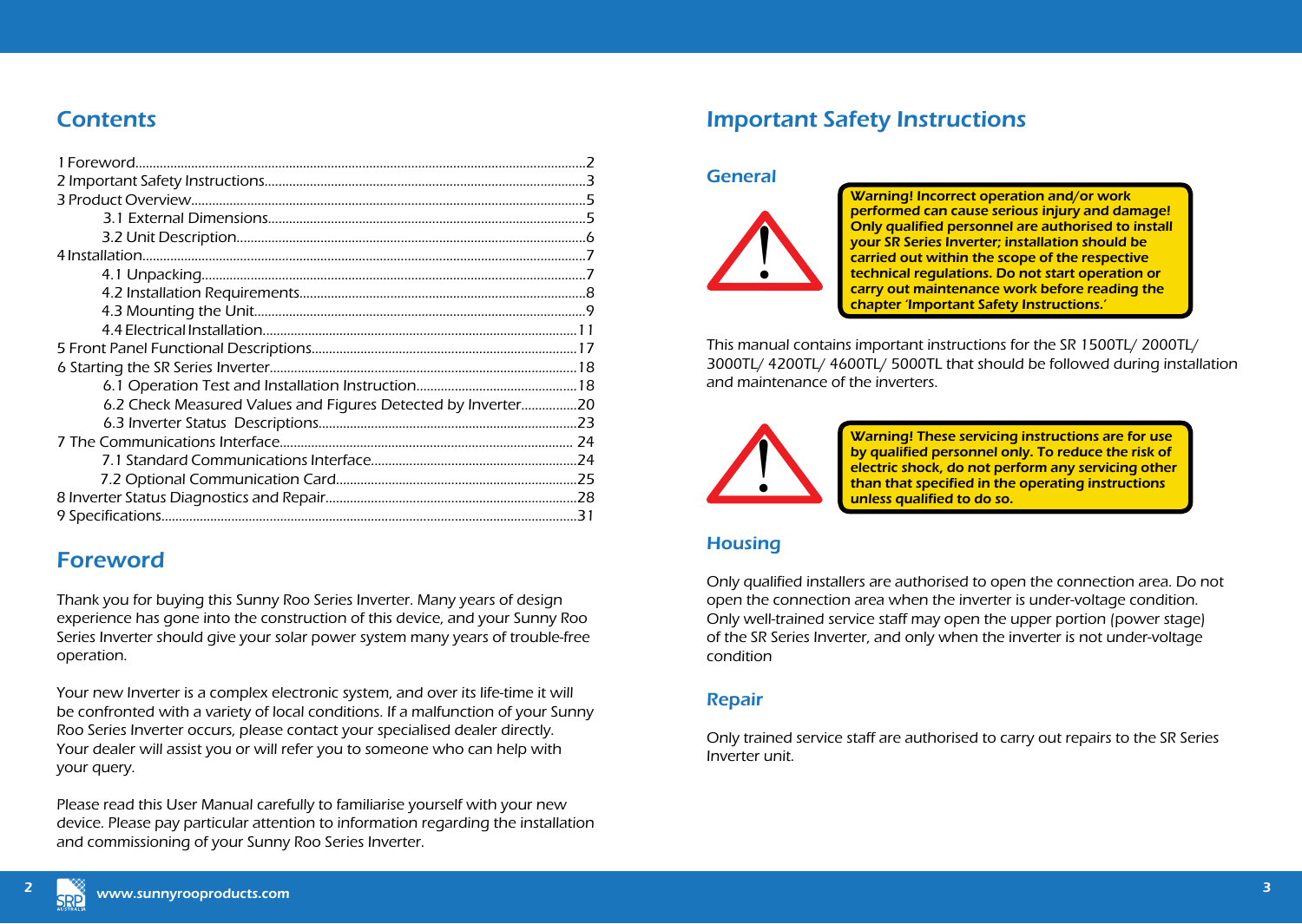#### PV Module

Before connecting the solar modules, you must check whether the voltage parameters specified in the manufacturer's data correspond with the actual parameters. When checking the voltage reading, please take into account that solar modules supply a higher no-load voltage when temperature is low and sunlight level remains unchanged. At 14°F (-10°C) the open-circuit voltage of the PV modules must never exceed 500V. The data sheet of the solar module will tell you the temperature factors applicable for determining the theoretical open-circuit voltage at 14°F (-10°C). If the solar modules exceed an open-circuit voltage of 500V, the SR Series Inverter may be damaged. In these circumstances all warranty rights will be void.

The SR Series Inverter includes a Residual Current Monitoring Unit (RCMU) according to VDE0126-1-1. This device measures the Earth current of the PV array and will prevent the inverter from feeding the grid in the case of an Earth fault.

#### Grid Connection

Only appropriately licensed contractors are authorised to connect the SR Series Inverter to the grid. Consult your local authorities for specific requirements. Before connecting the SR Series Inverter to the grid, permission for the connection must be granted by the utility company.

# Product Overview

#### 3.1 External Dimensions





Front view

**Bottom view** 

| Module number<br>Dimensions (mm) | SR1500TL, SR2000TL,<br><b>SR3000TL</b> | SR4200TL, SR4600TL,<br><b>SR5000TL</b> |
|----------------------------------|----------------------------------------|----------------------------------------|
|                                  | 455                                    | 455                                    |
|                                  | 430                                    | 510                                    |
|                                  |                                        | 170                                    |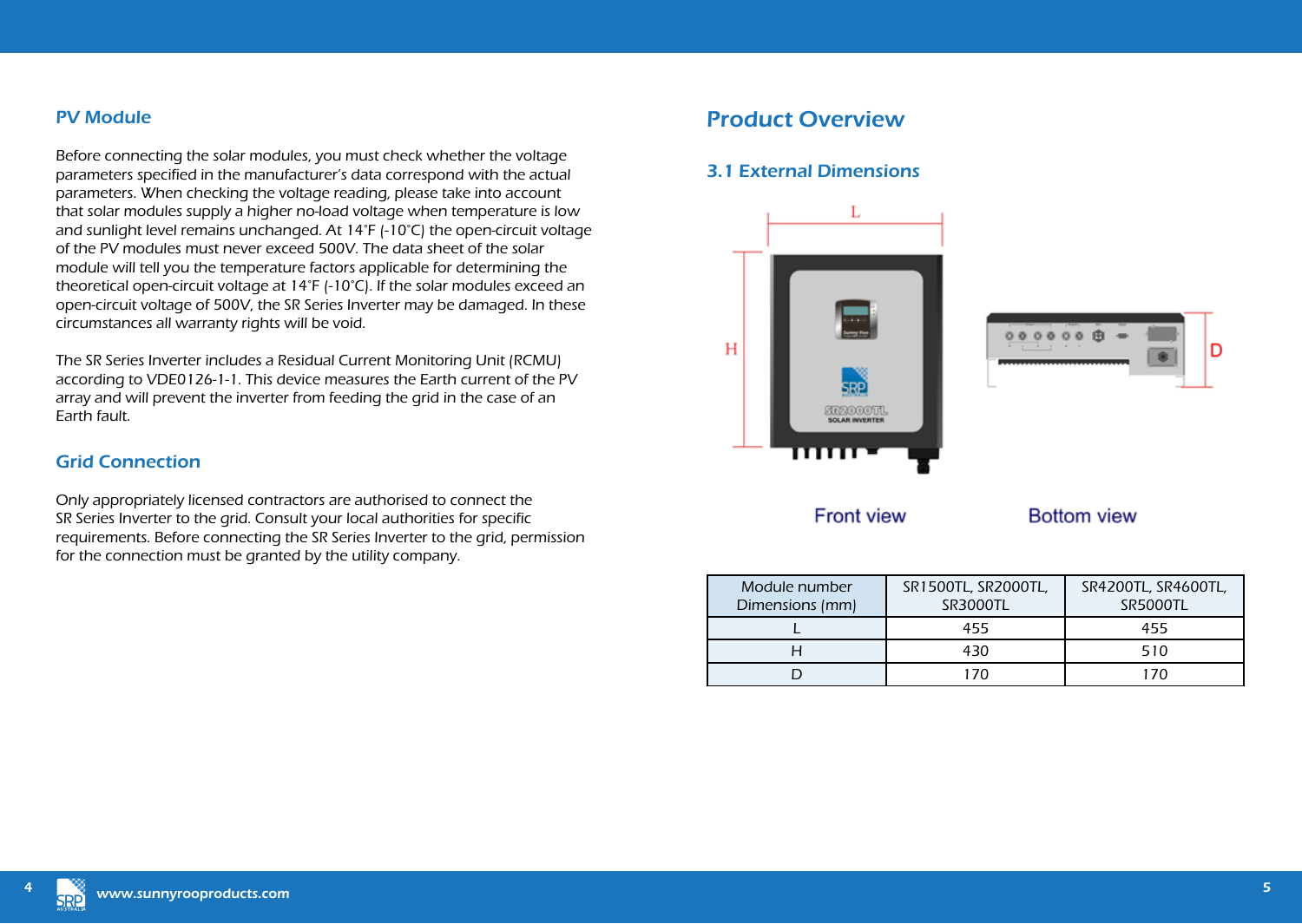### 3.2 Unit Description



- 1. LCD & LED Display: Shows the operation information and status of the inverter.
- 2. Solar Array Input: Plug-and-play connector terminals for the connection of the solar modules (The SR1500TL/SR2000TL/SR3000TL only have one PV string input).
- 3. Standard Communication Port : EPO & RS232.
- 4. Optional Communication Slot: USB, RS485, Dry Contact, TCP/ IP.
- 5. AC Output Terminal: AC output for the utility supply.

# Installation

Please read 'Important Safety Instructions' (page 3 & 4) before installing the SR Series Inverter.

## 4.1 Unpacking

Inspect the SR Series Inverter upon receipt. The manufacturer designed robust packaging for your product. However, accidents and damage may occur during shipment. Notify the forwarder and dealer if there is damage.

This packaging is recyclable; save it for re-use or dispose of it properly.

Remove the SR Inverter from its box. Check the package contents. Standard contents should include:

- ✓ 1 set of accessories
- ✓ 1 data CD-ROM
- ✓ 1 Mounting Frame Accessory Kit (shown below):





SR4200TL/4600TL/5000TL SR1500TL/2000TL/3000TL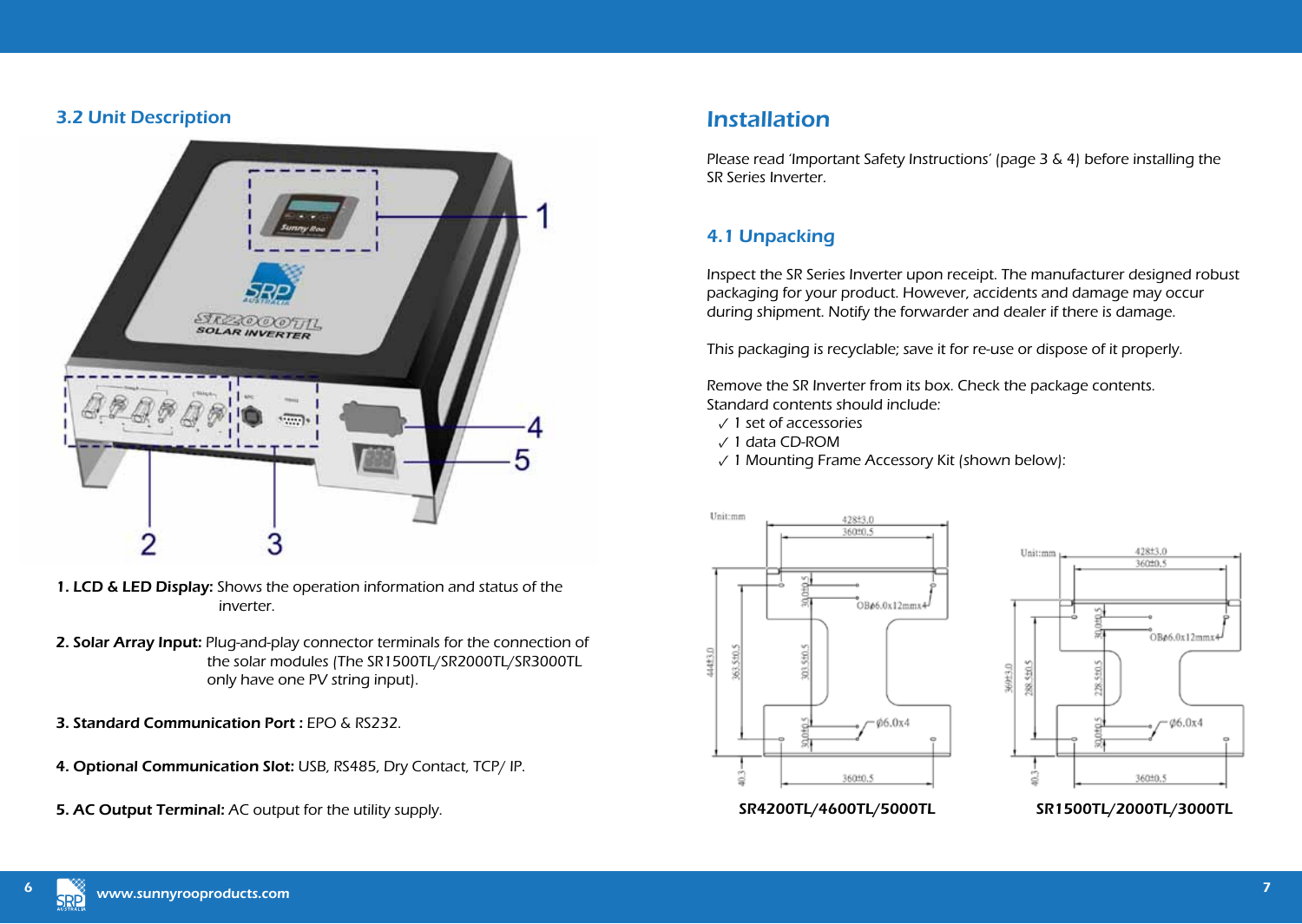#### 4.2 Installation Requirements

The SR Series Inverter is heavy. Take this weight into account when choosing the installation site and method of installation.

To ensure proper operation and long operating life, always position the SR Series Inverter according to the following requirements:



SR1500TL/2000TL/3000TL 23Kg SR4200TL/4600TL/5000TL 28Kg



-25°C 60°C (1) The SR Series Inverter is designed for outdoor installation, and should be installed away from direct sunlight. Increased ambient temperatures and/or installation in poorly ventilated and warm indoor locations may reduce the yield of the PV system. The optimum ambient temperature lies within the -25°C to +50°C range.

Relative humidity<br>(non condensation) 0%~90%

(2) The SR Series Inverter is designed to be mounted on a vertical wall. If installing the unit outdoors, make sure that it is not slanting forward. We advise against installing the unit in a horizontal position.





Never install the inverter horizontally

or so that it tilts forward.

Install the inverter vertically or

(3) When choosing the installation site, ensure there is enough space for heat dissipation. Under normal conditions, installers should adhere to the following guidelines regarding space to be left clear around the inverter:

|            | Minimum Clearance |  |
|------------|-------------------|--|
| Sides      | 20 cm             |  |
| Top        | $20 \text{ cm}$   |  |
| Underneath | 20 cm             |  |
| Front      | 5 cm              |  |





#### 4.3 Mounting the Unit

We recommend that you use the supplied wall mounting bracket to mount the SR Series Inverter. For vertical installation and installation on solid concrete or block walls, be sure to take into account the weight of the inverter when selecting the mounting materials.



If you do not want to use the supplied wall mounting bracket, refer to the dimensions shown in the drawing above. The procedure for mounting the inverter using the wall mounting bracket is described on the following pages.

tilting backward.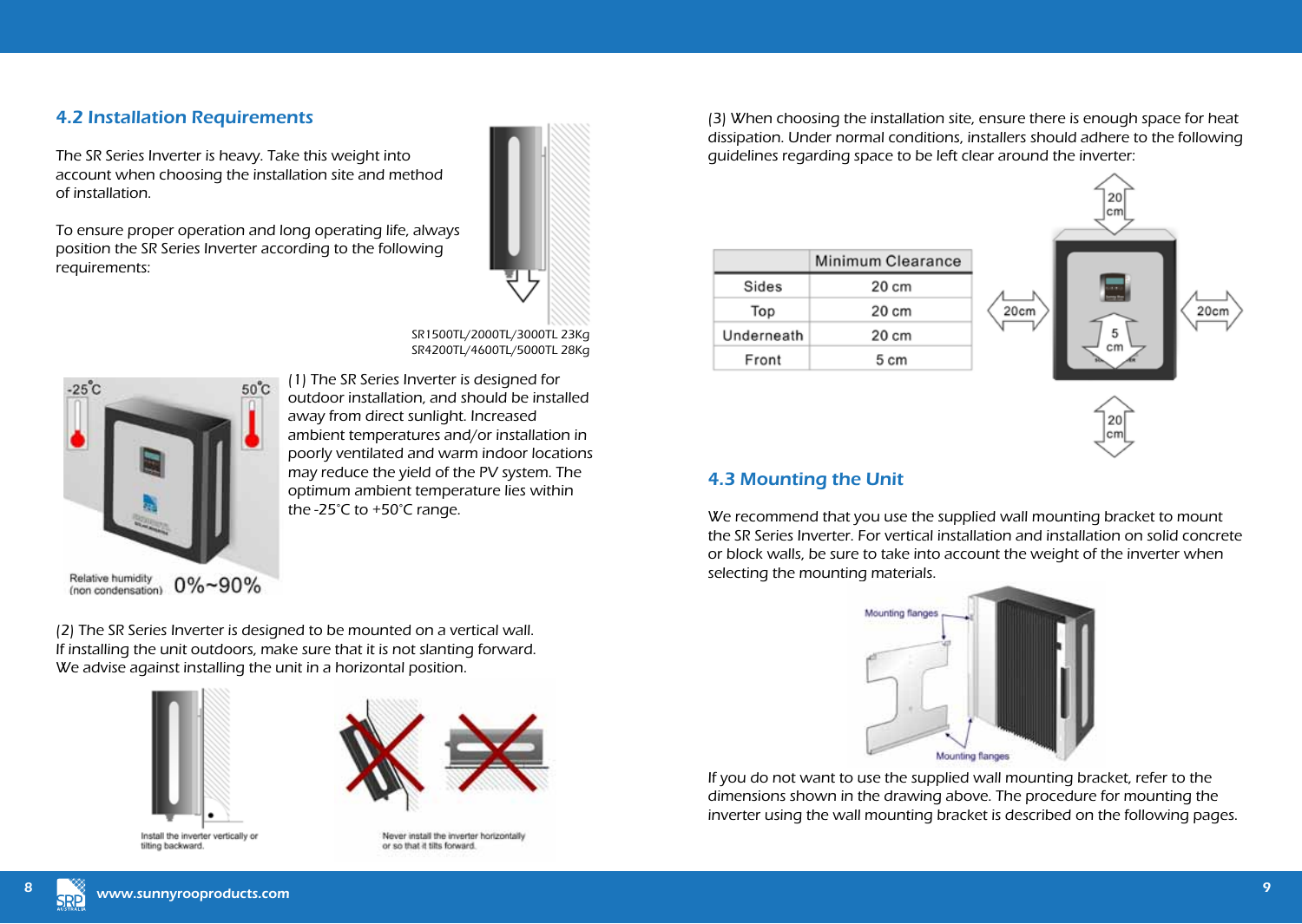### 4.3.1 Installation: Step by Step

Step 1. Fit the wall mounting bracket. When marking the positions of the drill holes, use the wall mounting bracket as a drilling template.



Step 2. Hang the SR Series Inverter onto the wall mounting bracket using its upper mounting plate. This ensures the inverter cannot be moved sideways.



Step 3. Check that the SR Series Inverter is positioned securely on the bracket.

### 4.4 Electrical Installation

The correct installation for the SR Series Inverter is shown in the following diagram below (Fig. 1)

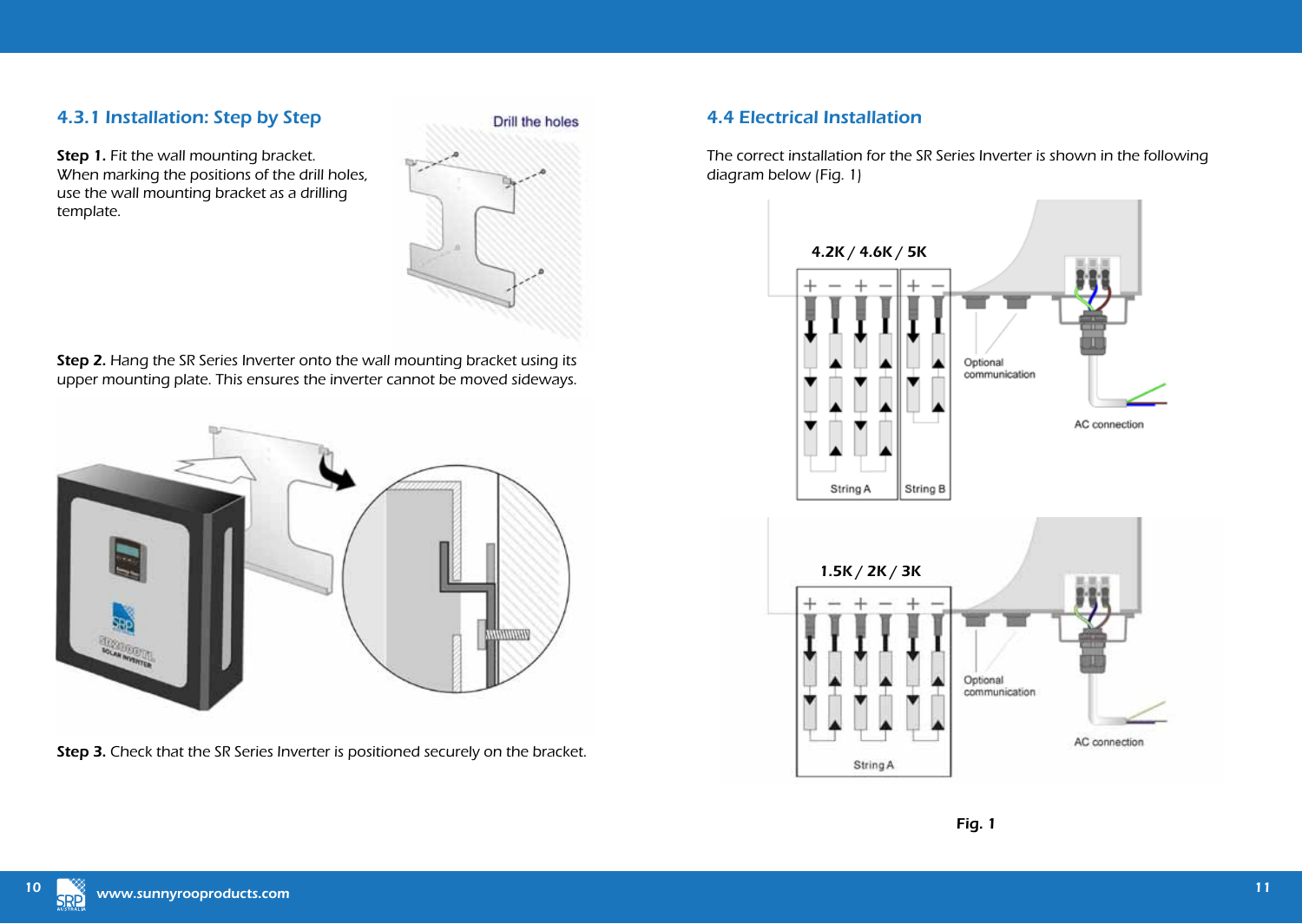## 4.4.1 Connecting to the Grid (AC utility)

To connect the AC cable, proceed as follows:

Step 1. Measure the voltage and frequency of the Grid/Utility. ※ The voltage and frequency of Utility will differ between countries.

Step 2. Before wiring the SR Series Inverter, ensure the main breaker in the primary utility breaker box is switched to OFF. Switch this breaker to ON only after all wiring has been completed as instructed in this User Manual.

Step 3. Remove the screws that secure the case of the SR Series Inverter and carefully remove the cover. Remove the connection from the cover as shown in Fig. 2.



Step 4. Insert utility wires through cable gland. Connect wires according to polarities indicated on terminal block.

L1 means LINE1 (black), N means Neutral (White), L2 means LINE2 (Red), E means system Earth (yellow-green) as shown in Fig. 3



Step 5. Fix the housing cover of the SR Series Inverter and evenly tighten the four screws.

※ To prevent risk of electric shock, ensure the earth wire is properly earthed before operating the SR Series Inverter.

Suggested cable width for AC wire;

| Model                     | Diameter $\Phi$<br>(mm) | Area ( $mm2$ ) | AWG no. |
|---------------------------|-------------------------|----------------|---------|
| SR 4200TL/ 4600TL/ 5000TL | >2.59                   | >5.5           | >10     |
| SR 1500TL/ 2000TL/ 3000TL | >2.05                   | >3.5           | >17     |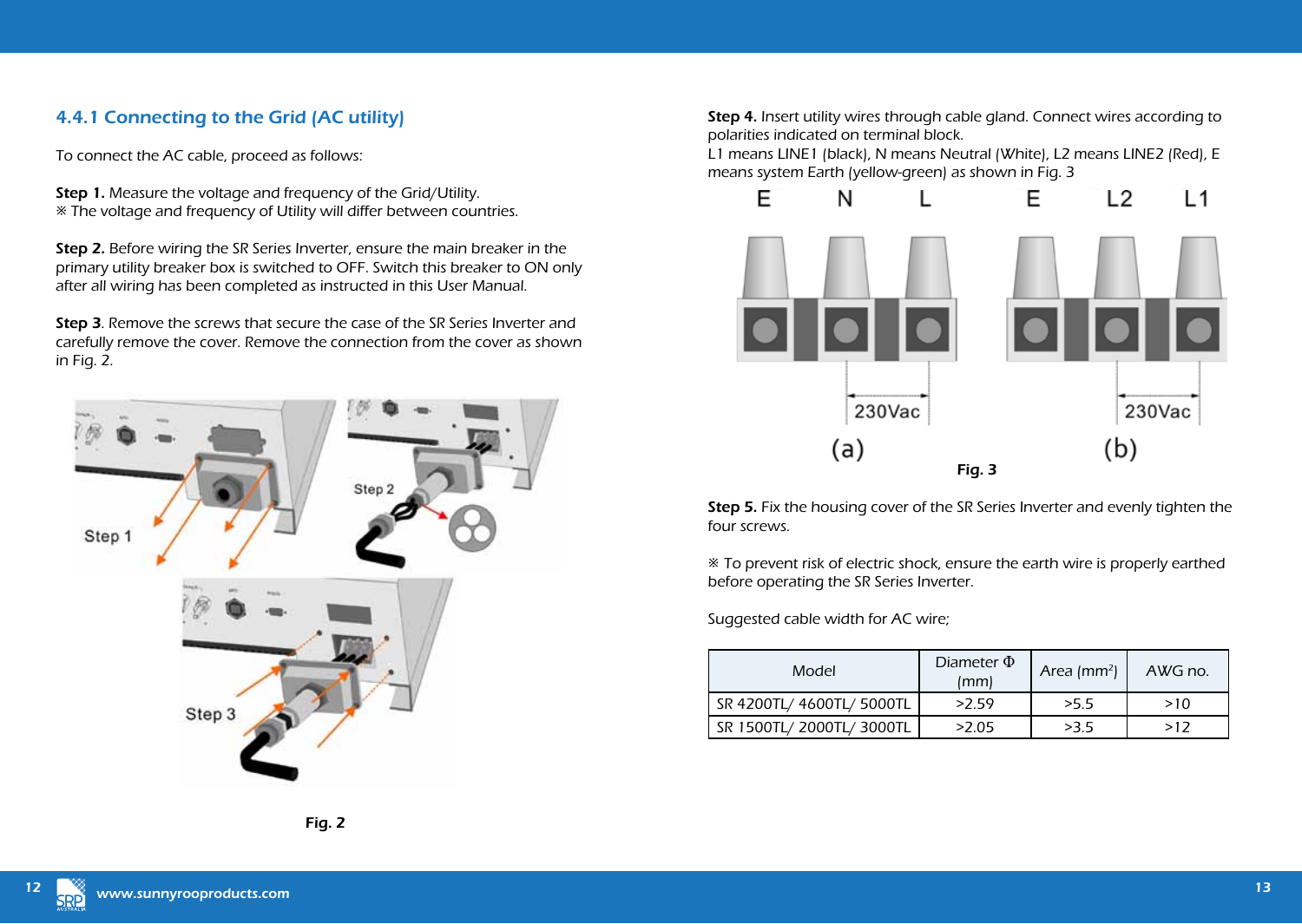## 4.4.2 Connecting the PV Array (DC) 4.4.2.1 PV Module Requirements

The SR Series Inverters are designed to be connected to two input connector terminal for SR1500TL/ 2000TL/ 3000TL/4200TL/ 4600TL/ 5000TL. For the SR1500TL/ 2000TL/ 3000TL each PV module string must be the same, String A must equal String B. The SR4200TL/ 4600TL/ 5000TL String A and String B do not have to be equal.

### Wiring to the PV Module

The SR Series Inverter is equipped with PV quick connects for connecting up to two PV strings.





- ※ GUIDELINES: When determining the number of panels required in a PV string, ensure the following three requirements are met:
	- 1. To avoid damage to the SR Series Inverter, make sure the maximum open circuit voltage (Voc) of each PV string is less than 500 Vdc under any condition. Voltage over 500 Vdc will damage the inverter.
	- 2. Do not exceed the maximum array short circuit/current rating marked on the SR Series Inverter.
	- **3.** To achieve maximum energy harvest from your array, ensure that the Vmp (voltage at maximum power) does not drop below 150 Vdc or increase above 450 Vdc under most conditions.

To wire the PV array to the SR Series Inverter, follow these steps:

- **Step 1:** Check that the PV generator connectors have the right polarity and do not exceed the maximum string voltage.
- Step 2: Connect the POSITIVE (+) wire from the #1 PV string to SR Series Inverter positive (+) connect.
- Step 3: Connect the NEGATIVE (–) wire from the #1 PV string to SR Series Inverter negative (–) connect.
- Step 4: Connect the Earth wire from the #1 PV string to SR Series Inverter Earth connect.
- Step 5: If necessary, repeat Step 2 and Step 4 for the #2 PV string. Double check that the wires are in the proper locations.

| Model                     | Diameter $\Phi$<br>(mm) | Area ( $mm2$ ) | AWG no. |
|---------------------------|-------------------------|----------------|---------|
| SR 4200TL/ 4600TL/ 5000TL | >2.0                    | >3.5           | >10     |
| SR 1500TL/ 2000TL/ 3000TL | >2.0                    | >3.5           | >12     |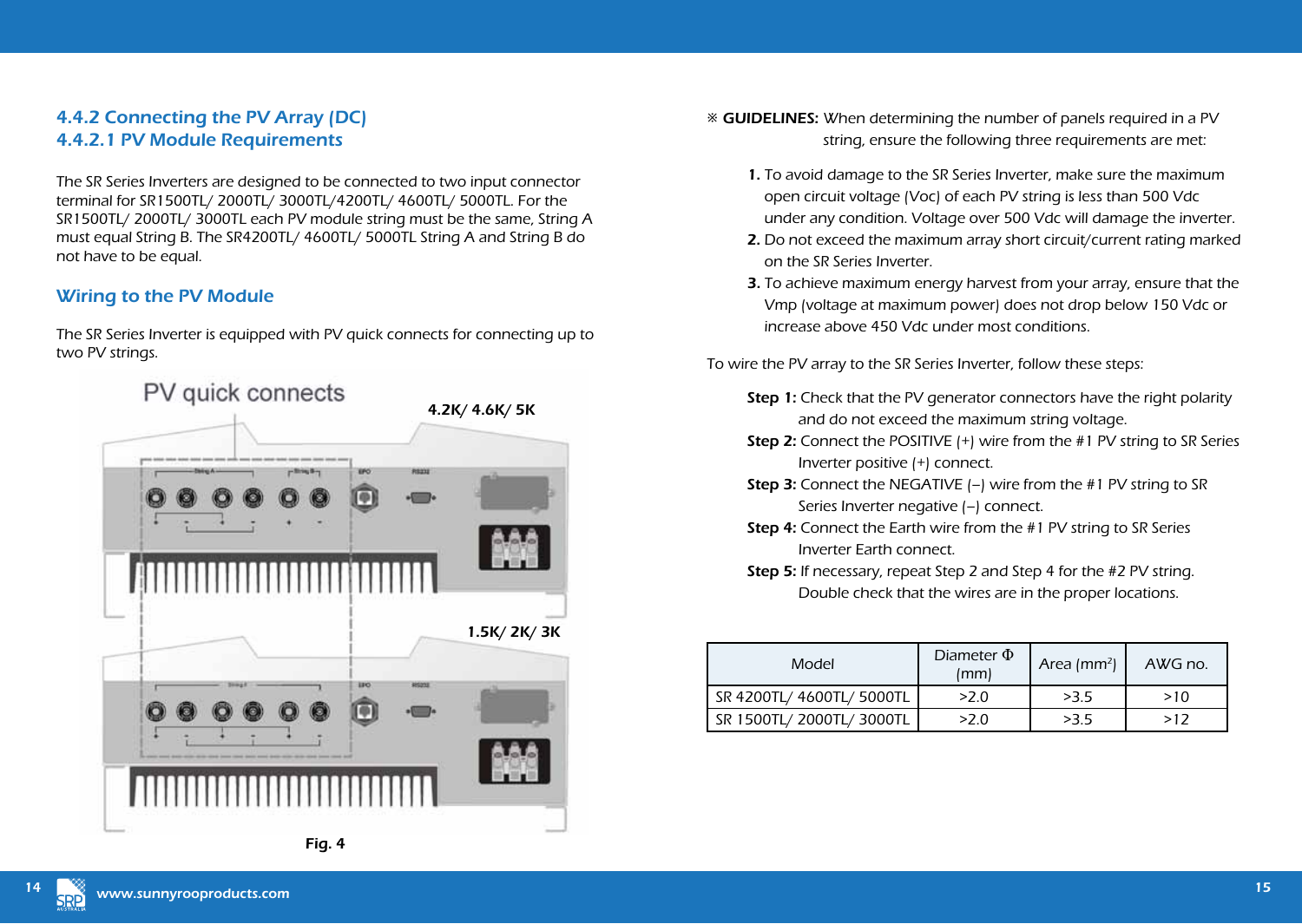



# 5 Front Panel Functional Descriptions

## Symbols on the LCD Display Panel



|               | LCD Display                           |  |  |
|---------------|---------------------------------------|--|--|
| Symbol        | Description                           |  |  |
| LINE          | <b>Utility Source</b>                 |  |  |
|               | Inverter working<br>in specified mode |  |  |
|               | Solar Cell                            |  |  |
| $-PCS - LQAD$ | Inverter operation<br>mode Flow Chart |  |  |
| 8888*         | 4 Digits<br>Measurement<br>Display    |  |  |

| Area ( $mm2$ )                    | <b>LED Indicators</b> |   |                                                                                                                                                                                             |
|-----------------------------------|-----------------------|---|---------------------------------------------------------------------------------------------------------------------------------------------------------------------------------------------|
| >7.0                              | 2                     |   | RED LED steadily lights up to indicate an Earth<br>fault or a DC input isolation fault.                                                                                                     |
| 1.5K/2K/3K<br>1 equal             | 3                     |   | YELLOW LED steadily lights up to indicate that the<br>utility (ex. voltage, frequency etc.) does not match<br>the input standard of the inverter.                                           |
|                                   | 4                     |   | Green LED steadily lights up to indicate that the<br>Solar Cell power is greater than sleep power; the<br>LED flashes to indicate that the Solar Cell power is<br>smaller than sleep power. |
| <b>Art Alberta)</b>               | Control Keypads       |   |                                                                                                                                                                                             |
|                                   | 5                     | B | Special Function Log in /out.                                                                                                                                                               |
|                                   | 6                     |   | Go to next page.                                                                                                                                                                            |
|                                   | 7                     |   | To re-confirm the change of Inverter Setting.                                                                                                                                               |
| Fig. 5<br>r a Two-String PV Array | 8                     |   | Go to previous page.                                                                                                                                                                        |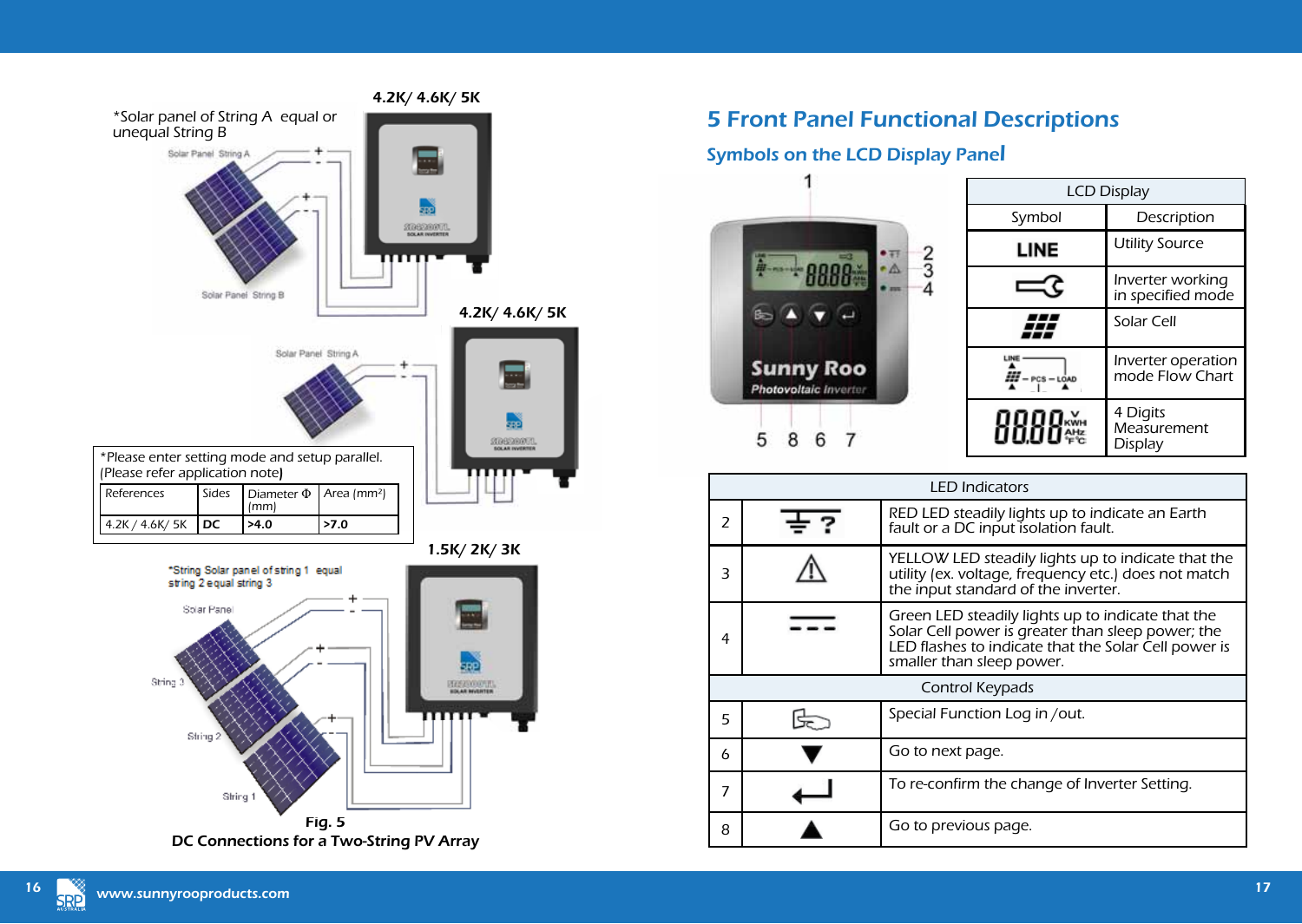# 6 Starting the SR Series Inverter

Before the inverter is started, check the following: The housing cover is securely screwed tight. The AC breaker is OFF. The DC cables (PV strings) are fully connected. The AC (utility) cable is connected correctly.

#### 6.1 Operation Test and Installation Instruction

6.1.1 Connect the PV string voltage by switching on the DC circuit breaker. The SR Series Inverter starts automatically when it receives DC voltage greater than 120Vdc. All of the LEDs will light up. The LCD display will illustrate drawing A.



6.1.2 After 3 seconds, the LCD display will illustrate from drawing A to drawing B1 and B2. The Green LED flashes to indicate that the DC input power is smaller than sleep power. The yellow LED steadily lights up to indicate that  $no +$ 



6.1.3 Turn on the AC breaker. If Utility specification (ex. voltage, frequency etc.) is matched with the specs of the inverter, after 300 seconds the LCD display will illustrate drawing C. And the Yellow LED will go out to indicate that the utility is acceptable by the inverter. If the Utility's specification (ex. voltage, frequency etc.) is not matched with the specs of the inverter then an error code or error status will be shown on the screen.



6.1.4 After 5 seconds, if the DC soft start of the inverter is successful, the LCD display will illustrate drawing D. The Green LED still flashes.



6.1.5 After 10 seconds, if the AC soft start of inverter is successful the LCD display will illustrate drawing E.

$$
\mathbb{E}\left[\mathbb{E}\left[\mathbb{E}\left[\mathbb{E}\right]\right]\right]\leq\mathbb{E}\left[\mathbb{E}\left[\mathbb{E}\left[\mathbb{E}\right]\right]\right]
$$

6.1.6 If the inverter is in failure (ex. Output Current Over Range), then an error code or error status will be shown on the screen. ( Example: Drawing F)

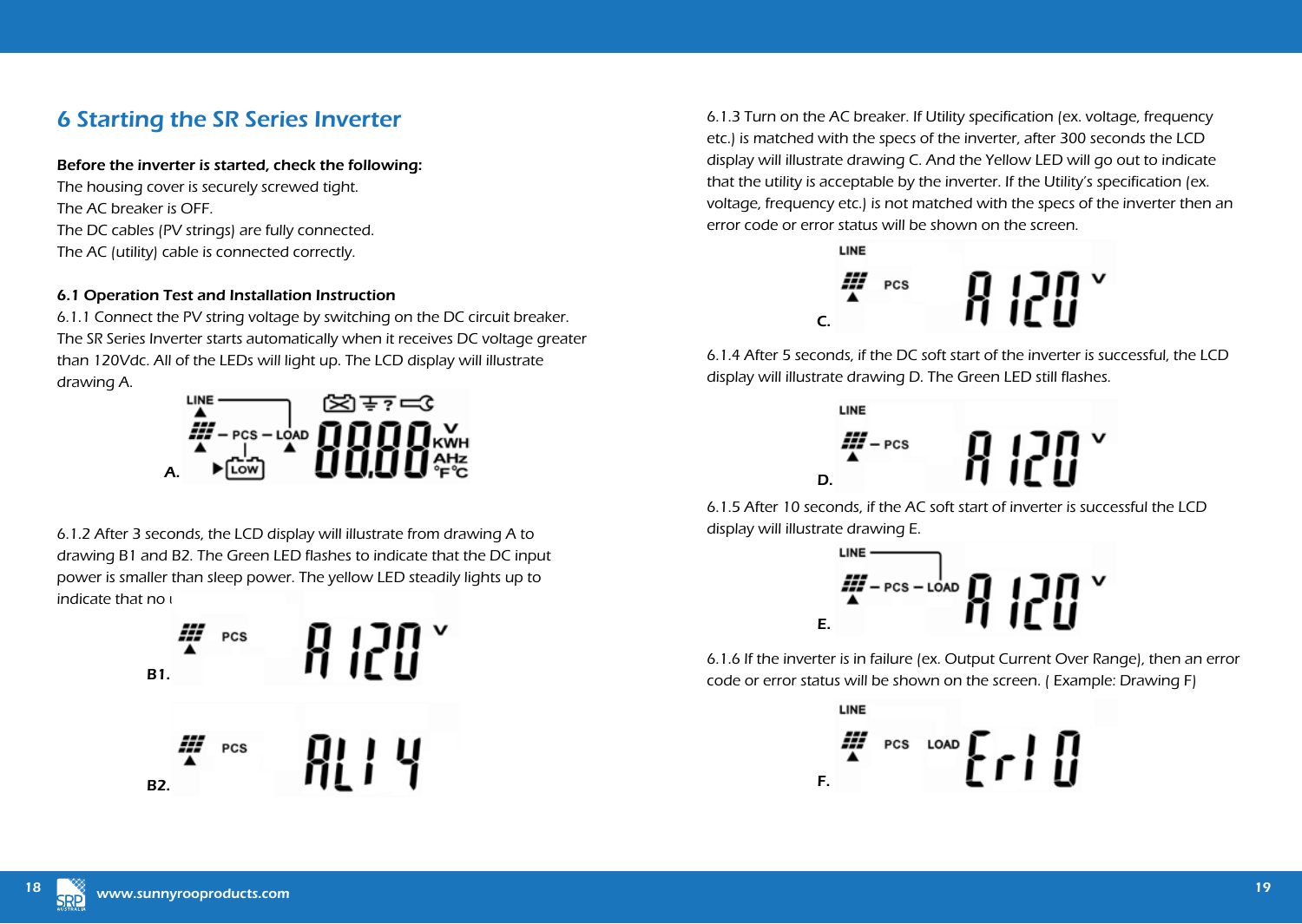6.1.7 If start-up operation of the inverter is complete and successful. The LCD display will illustrate drawing E.

#### 6.2 Checking Measured Values & Figures

If you would like to check the measured values and figures detected by the Inverter, please scroll up and scroll down using the key pad. When scrolling down using the key pad, the LCD display will illustrate as follows:

6.2.1 Input DC Voltage of String A, as drawing G.





6.2.3 Input DC Current of String A, as drawing I.



6.2.4 Input DC Current of String B, as drawing J.



6.2.5 Output Power of Booster A, as drawing K.



6.2.6 Output Power of Booster B, as drawing L.

M.

LINE  $\blacktriangle$ 

L.

N.

O.

27



v

Hz

A

6.2.7 Output Voltage of Inverter (Utility Voltage), as drawing M.

6.2.8 Output Frequency of Inverter (Utility Frequency), as drawing N.



6.2.9 Output Current Supplied to Load, as drawing O.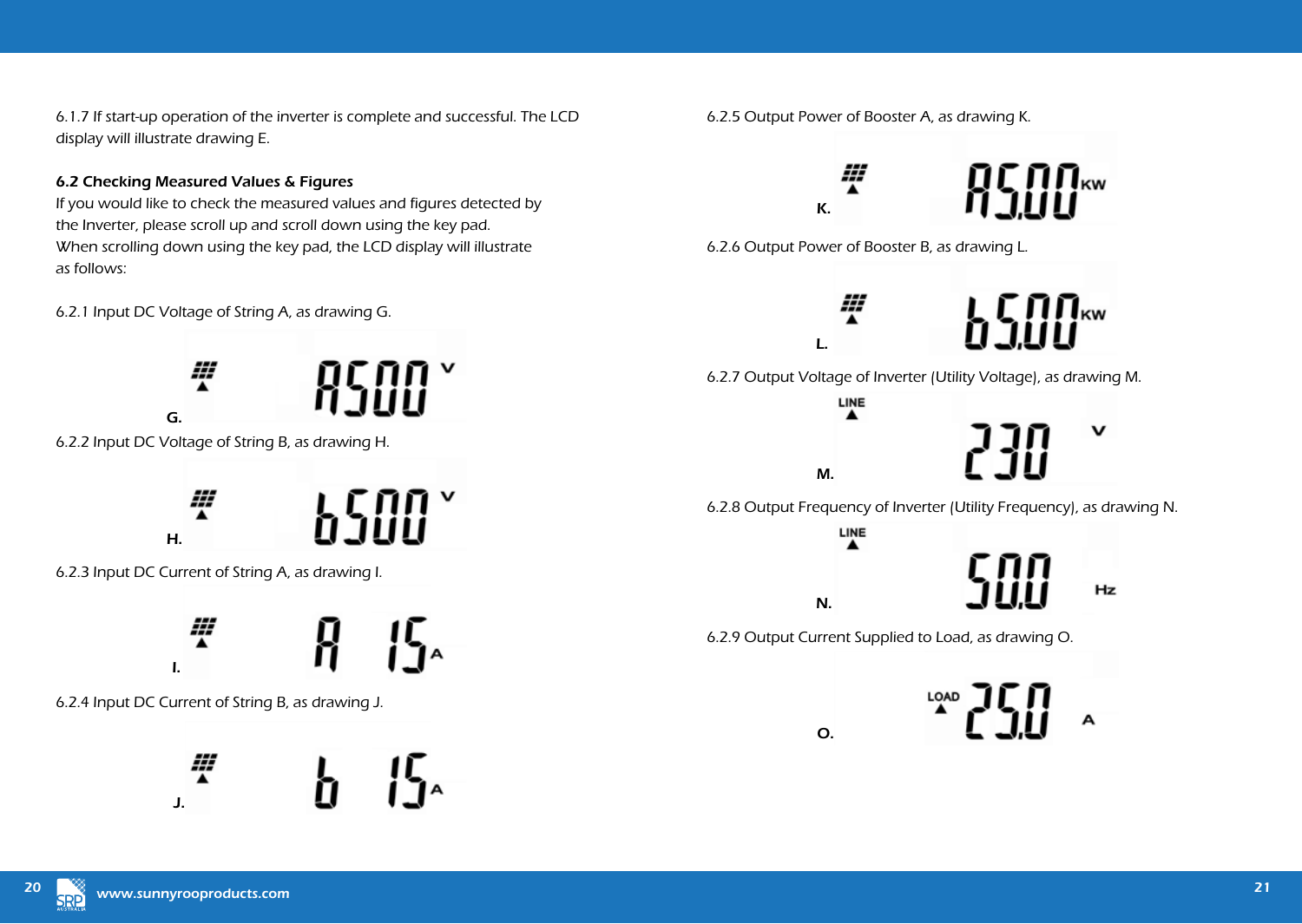6.2.10 Output Power Supplied to Load, as drawing P.



6.2.13 Heat Sink Temperature (°C, °F) , as drawing S.



## 6.3 Inverter Status Descriptions

The SR Series Inverter starts up automatically when DC-power from the PV panel is sufficient. Once the inverter starts, it enters into one of the following status:

| Operation<br>mode | LCD panel display               | Description                                                                                                                                                                                                                                                                                                                   |
|-------------------|---------------------------------|-------------------------------------------------------------------------------------------------------------------------------------------------------------------------------------------------------------------------------------------------------------------------------------------------------------------------------|
| Normal            | LINE<br><i>III –</i> PCS – LOAD | In this mode, the SR Series Inverter<br>works normally. Whenever the<br>supplied power from PV panel is<br>sufficient (500VDC>PV>120VDC), the<br>SR Series Inverter converts power to<br>the grid as generated by the PV panel.<br>In normal mode, the green LED is on<br>to indicate that power is being fed to<br>the grid. |
| Standby           | LINE<br><b>PCS</b>              | If the power is insufficient,<br>(60VDC <pv<120vdc) series<br="" sr="" the="">Inverter enters into a standby mode<br/>but will attempt to connect to the grid.</pv<120vdc)>                                                                                                                                                   |
| Error             | HL I 4                          | The internal intelligent controller can<br>continuously monitor and adjust the<br>system status. If the SR Series Inverter<br>finds any unexpected conditions such<br>as grid problems or internal failure, it<br>will display the information on its LCD<br>and light up the red LED.                                        |
| <b>EPO</b>        | LINE                            | Emergency Power Off Mode. In this<br>mode, the SR Series Inverter does not<br>take any power from the grid.                                                                                                                                                                                                                   |
| Shutdown          |                                 | In case of little or no sunlight, the SR<br>Series Inverter automatically stops<br>running. In this mode, the SR Series<br>Inverter does not take any power from<br>the grid. The display and all of the<br>LEDs on the front panel do not work.                                                                              |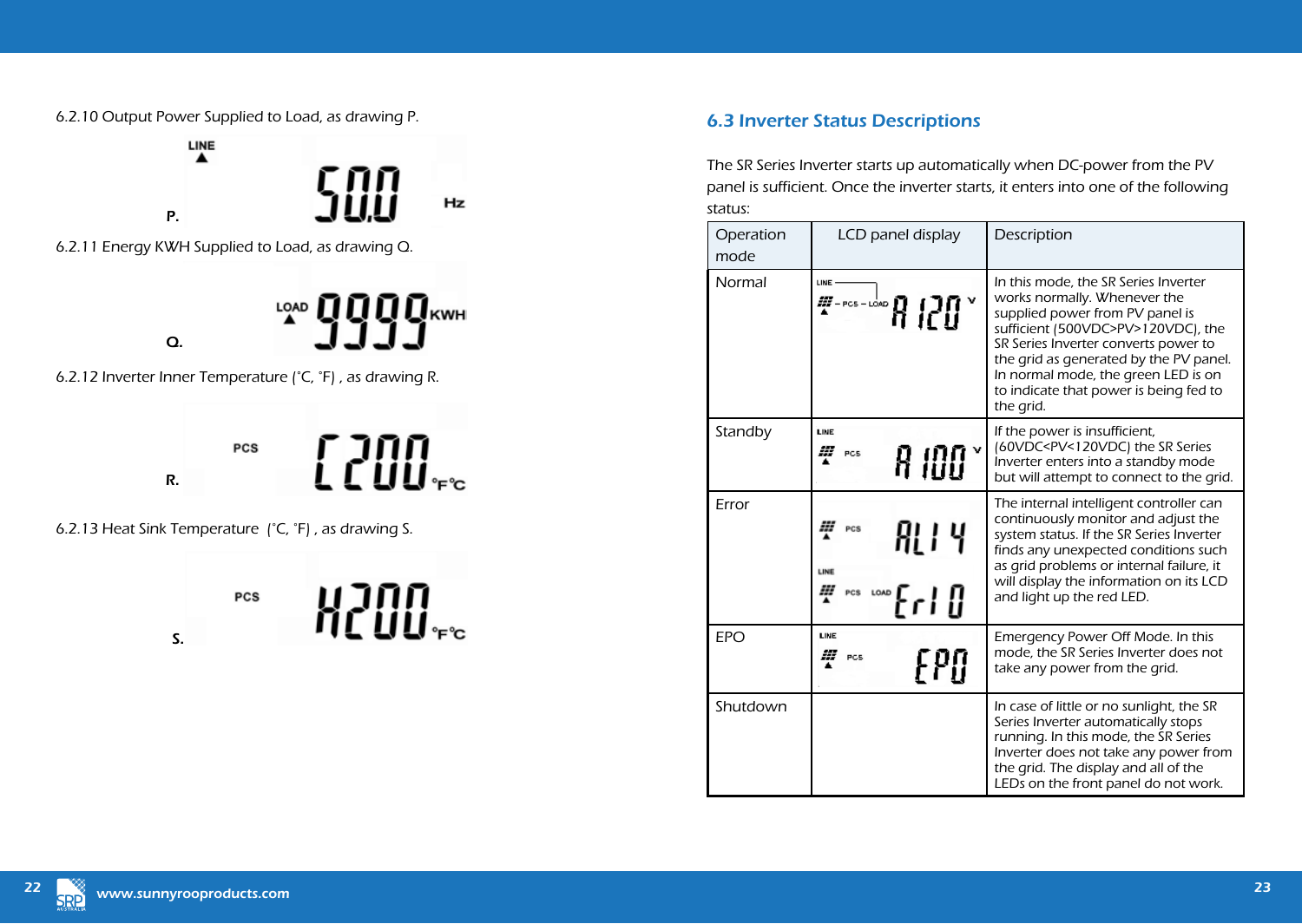# 7 The Communications Interface

7.1 Standard communications interface

7.1.1 RS232 interface definition

The RS232 interface shall be set as follows:

| <b>Baud Rate</b> | 9600 bps |
|------------------|----------|
| Data Length      | 8 bits   |
| Stop Bit         | 1 bit    |
| Parity           | None     |

The Pin Assignments of true RS232 type. The pin assignments of true RS232 type are illustrated as follows:



Pin 3: RS232 Tx

7.1.2 EPO (Emergency Power Off) RJ45 connector To activate EPO, Pin 4 and Pin 5 have to be shorted together.



| Make sure the connection           |  |
|------------------------------------|--|
| between the RJ45 connector         |  |
| and the pair of wires is           |  |
| properly done. Ensure that the     |  |
| functionality of the EPO fits      |  |
| with your application by testing   |  |
| the inverter while it is injecting |  |
| current; check that it stops       |  |
| injecting the current.             |  |



## 7.2 Optional Communication Card

7.2.1 Hardware Installation Procedure







Open the top and sides of the cabinet

Put the communication card into the slot

Screw back the side and top cover and complete the installation

7.2.2 RS-485 card



CN1 is for the function of the terminal resistor. Short Pin 1-2 to enable the function and short Pin 2-3 to disable it. CN2 is RS485 terminal definition



 $1 \rightarrow$  Earth  $2 \rightarrow A/D$ ata+  $3 \rightarrow B/D$ ata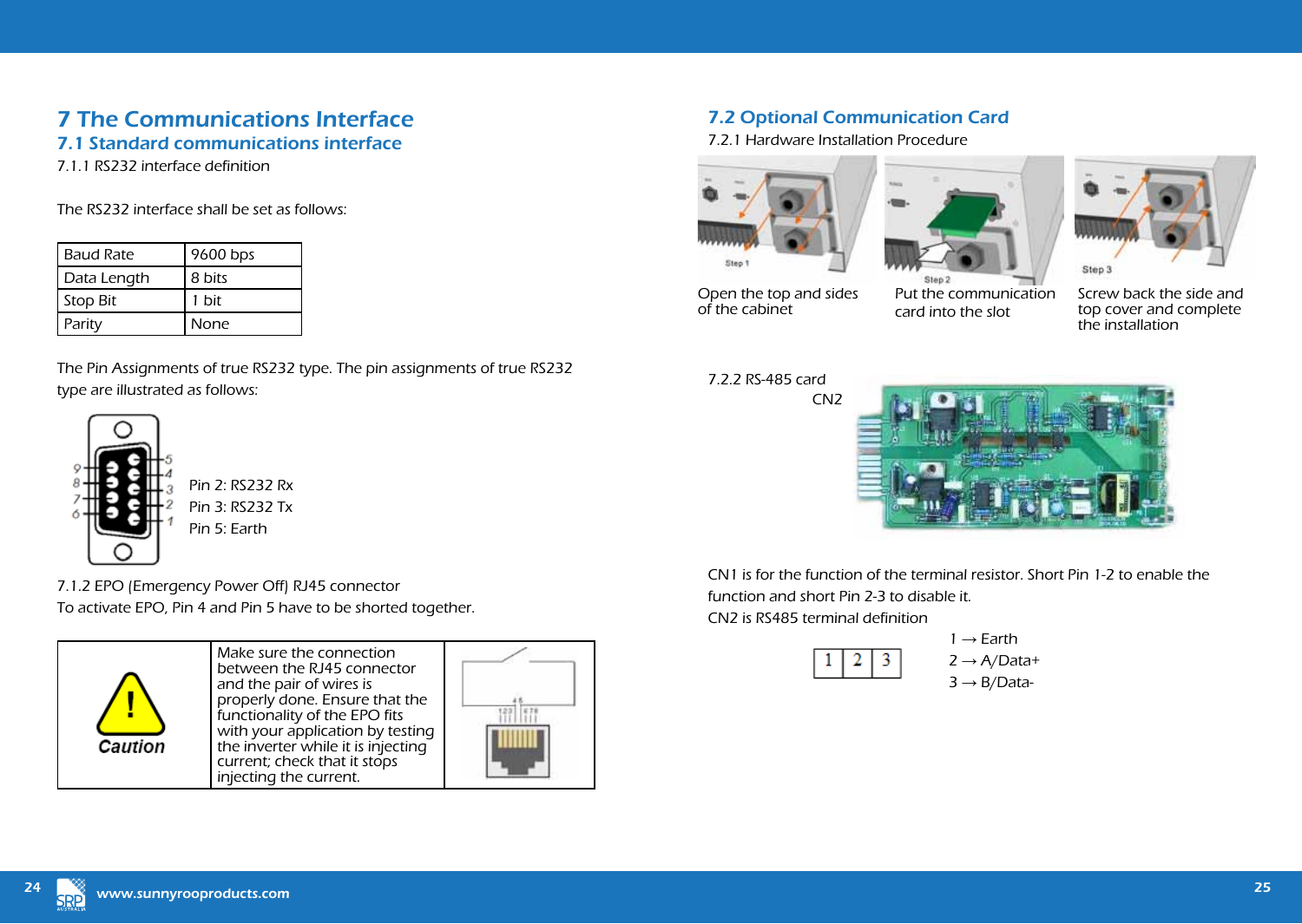7.2.3 USB card



#### 7.2.3.1 CN2 for USB.

7.2.3.2 Definition 7.2.3.3 Comply with USB version 1.0 & 1.5Mbps. 7.2.3.4 Comply with USB HID Version 1.0. 7.2.3.5 The Pin Assignments of the USB card:



7.2.4 True Relay Contact Board (DCE-B card)



7.2.4.1 The pin assignments of 10-Pin Terminal:



Pin 1: Voltage of utility is abnormal. Pin 2: PV strings voltage is normal. Pin 3: PV strings voltage is abnormal. Pin 4: Frequency of utility is abnormal. Pin 5: Anti-islanding. Pin 6: Output current of inverter exceeds range. Pin 7: Temperature of heat-sink is too high. Pin 8: Common.

7.2.4.2 The capacity of each relay contact is 40Vdc/25mA. 7.2.4.3 Flexible signal output for N.C. (Normal close) or N.O. (Normal open) contact by shorting Pin 1-2 or Pin 2-3 from of JP1-5.

7.2.5 TCP/ IP cards



7.2.5.1 TCP/ IP (Ethernet) cards 7.2.5.2 For installation, please refer to the User's Manual attached with the card.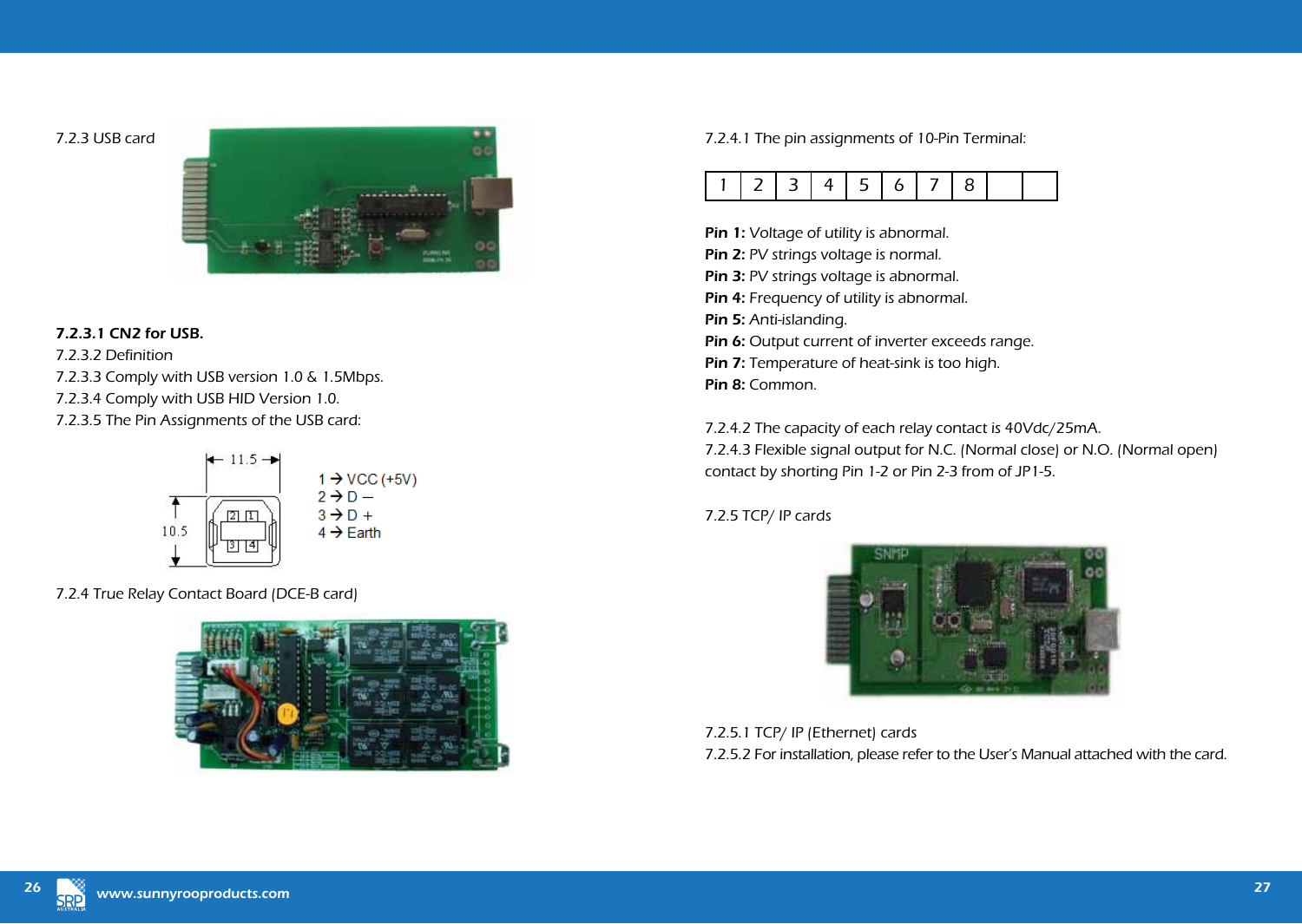The SR Series Inverter is equipped with an on-board self diagnostic system.

This system can automatically identify a large number of possible operational issues and provide notification via its LCD screen. This system makes it possible to quickly isolate technical issues, and to distinguish between Service Codes related to the installation versus Service Codes which are internal to the inverter. Whenever the self diagnostic system has identified a particular issue, the respective Service Code is displayed on the LCD screen.

Table 2. Inverter Error Code and Error Code Description

| <b>LCD</b><br>Indicate | Designation                                                                       | Description                                                                                                                | Repair                                                                                                                                                                                                                                                                                            |  |
|------------------------|-----------------------------------------------------------------------------------|----------------------------------------------------------------------------------------------------------------------------|---------------------------------------------------------------------------------------------------------------------------------------------------------------------------------------------------------------------------------------------------------------------------------------------------|--|
| Er00                   | DC BUS pre-Charge fail                                                            | The Inverter is in soft start procedure, but<br>the DC Bus cannot reach and maintain<br>anticipative charging voltage.     | 1. Disconnect ALL PV (+) or PV (-).<br>2. Wait for few seconds.<br>3. After the LCD switches off, recon-                                                                                                                                                                                          |  |
| Er <sub>03</sub>       | <b>INVERTER voltage abnormal</b>                                                  | The Inverter Output voltage is abnormal.                                                                                   | nect and check again.<br>4. If error code keeps recurring,<br>contact your local distributor.                                                                                                                                                                                                     |  |
| Er <sub>07</sub>       | DC_BUS over-voltage                                                               | The DC BUS inside is lower or high than<br>expected.                                                                       |                                                                                                                                                                                                                                                                                                   |  |
| Er <sub>08</sub>       | DC BUS<br>under-voltage                                                           |                                                                                                                            |                                                                                                                                                                                                                                                                                                   |  |
| Er17                   | EEPROM ERROR on the<br>control board                                              | EEPROM Data is wrong.                                                                                                      |                                                                                                                                                                                                                                                                                                   |  |
| Er19                   | DC_BUS discharge fail                                                             | Capacitors of the DC Bus can't be dis-<br>charged down.                                                                    |                                                                                                                                                                                                                                                                                                   |  |
| Er22                   | Output Relay fail                                                                 | The Inverter Output Relay is abnormal.                                                                                     |                                                                                                                                                                                                                                                                                                   |  |
| Er24                   | Output Current sense fail                                                         | The Inverter Output Current fails to detect.                                                                               |                                                                                                                                                                                                                                                                                                   |  |
| Er <sub>25</sub>       | BOOSTER_A over-current                                                            | Over-current on the DC side. This fault                                                                                    |                                                                                                                                                                                                                                                                                                   |  |
| Fr26                   | BOOSTER_B over-current                                                            | code is displayed if the current in the DC<br>network is larger than specified.                                            |                                                                                                                                                                                                                                                                                                   |  |
| Er30                   | Rating setting of Driver board<br>does not match EEROM of<br>control board        | EEPROM Data is wrong.                                                                                                      |                                                                                                                                                                                                                                                                                                   |  |
| Er <sub>06</sub>       | <b>EPO</b>                                                                        | Inverter enters into EPO mode (Emerge<br>Power Off).                                                                       | 1. Remove the short circuit<br>occurred at the EPO terminal.<br>2. If error code keeps recurring,<br>contact your local distributor.                                                                                                                                                              |  |
| Er09                   | Inverter Output over-current                                                      | Over-current on the AC side. This fault<br>code is displayed if the current in the AC<br>network is larger than specified. | 1. Turn off AC breaker, and then<br>check the peripheral AC system<br>configuration and the grid<br>conditions.<br>2. If error code keeps recurring,<br>contact your local distributor<br>for help.<br>Contact your local distributor<br>for help.<br>Contact your local distributor<br>for help. |  |
| Er11                   | Inverter over-load                                                                | Overload on the AC side. This fault code<br>is displayed if the load in the AC network<br>is larger than specified.        |                                                                                                                                                                                                                                                                                                   |  |
| Fr13                   | Inverter short-circuit                                                            | Short-circuit on the AC side.                                                                                              |                                                                                                                                                                                                                                                                                                   |  |
| Er14                   | Inverter PLL fail                                                                 | The phase of Inverter can't synchronize<br>with the utility.                                                               | Contact your local distributor<br>for help.                                                                                                                                                                                                                                                       |  |
| Er29                   | Inverter output DC current<br>over spec.                                          | The DC component of the electricity fed<br>into the grid is longer than the permis-<br>sible range.                        | Contact your local distributor<br>for help.                                                                                                                                                                                                                                                       |  |
| Er10                   | Inverter Over temperature                                                         | The internal temperature is too high.                                                                                      | 1. Try to reduce the ambient<br>temperature.<br>2. Move the inverter to a cooler<br>place.<br>3. If error code keeps recurring,<br>contact your local distributor<br>for help.                                                                                                                    |  |
| Er18                   | Heat Sink Over temperature<br>The Heat Sink temperature is too high.<br>for help. |                                                                                                                            | Contact your local distributor                                                                                                                                                                                                                                                                    |  |

Table 3. Grid Fault Alarm Code and Alarm Code Description

| LCD indicate     | Designation                             | Description                                                                           | Repair                                                                                                                                                                                                                                         |  |
|------------------|-----------------------------------------|---------------------------------------------------------------------------------------|------------------------------------------------------------------------------------------------------------------------------------------------------------------------------------------------------------------------------------------------|--|
| AL00             | Utility Voltage Over-<br>Voltage        | Utility Voltage greater<br>or smaller than the<br>permissible value.                  | 1. Wait for 1 minute, if the grid returns to normal, the<br>inverter will automatically restart.<br>2. Check grid connection, such as wires and connectors.<br>3. Make sure grid voltage and frequency meet the proper                         |  |
| AL01             | Utility Voltage Under-<br>Voltage       |                                                                                       | specifications.<br>4. If error code keeps recurring, contact your local                                                                                                                                                                        |  |
| AI 02            | Utility Voltage Over-<br>Frequency      | Utility Frequency<br>greater or smaller than<br>the permissible value.                | distributor for help.                                                                                                                                                                                                                          |  |
| AL03             | Utility Voltage Under-<br>Frequency     |                                                                                       | Contact your local distributor for help.                                                                                                                                                                                                       |  |
| AL04             | <b>BOOSTER_A Input</b><br>Over-Voltage  | Over or Under voltage<br>at DC input.                                                 | 1. Disconnect ALL PV (+) or PV (-).<br>2. Check the open PV voltage is outside the 120Vdc ~                                                                                                                                                    |  |
| AL <sub>05</sub> | <b>BOOSTER_A Input</b><br>Under-Voltage |                                                                                       | 500Vdc.<br>3. If PV voltage is normal and the problem still occurs,<br>contact your local distributor for help.                                                                                                                                |  |
| AL06             | <b>BOOSTER_B Input</b><br>Over-Voltage  |                                                                                       |                                                                                                                                                                                                                                                |  |
| AL07             | <b>BOOSTER B Input</b><br>Under-Voltage |                                                                                       | Contact your local distributor for help.                                                                                                                                                                                                       |  |
| AL08             | Anti-Islanding                          | No Utility or Utility Fail.                                                           | 1. Disconnect ALL PV (+) or PV (-)                                                                                                                                                                                                             |  |
| AL 13            | Phase of Utility is fail                |                                                                                       | 2. Check grid connection, such as wires and connectors.<br>3. Check grid usability.<br>4. If Utility is normal and the error code keeps recurring,<br>contact your local distributor for help.                                                 |  |
| AL14             | Waveform of Utility<br>is fail          |                                                                                       |                                                                                                                                                                                                                                                |  |
| AL09             | Inverter Voltage<br>unbalance           | Inverter Voltage Wave-<br>form is in unbalance.                                       | 1. Shut down inverter (unplug PV generator from the<br>input).<br>2. Check grid usability and restart inverter (plug PV<br>generator from the input).<br>3. If error code keeps recurring, contact your local<br>distributor for help.         |  |
| AL10             | <b>GFDI</b>                             | Leakage current on<br>Earth conductor is too<br>high.                                 | 1. Unplug PV gwenerator from the input, check AC<br>peripheral system.<br>2. After the problem is cleared, re-plug the PV. Check the<br>PV-Inverter status.<br>3. If error code keeps recurring, contact your local distribu-<br>tor for help. |  |
| AL11             | <b>Isolation Fault</b>                  | The impedance is<br>between PV (+) and PV<br>(-) and Earth is smaller<br>than $1M2$ . | 1. Disconnect ALL PV (+) or PV (-).<br>2. Check the impedance between PV (+) & PV (-) and<br>Earth. The impedance must be larger than $2M\Omega$ .<br>3. If error code keeps recurring, contact your local<br>distributor for help.            |  |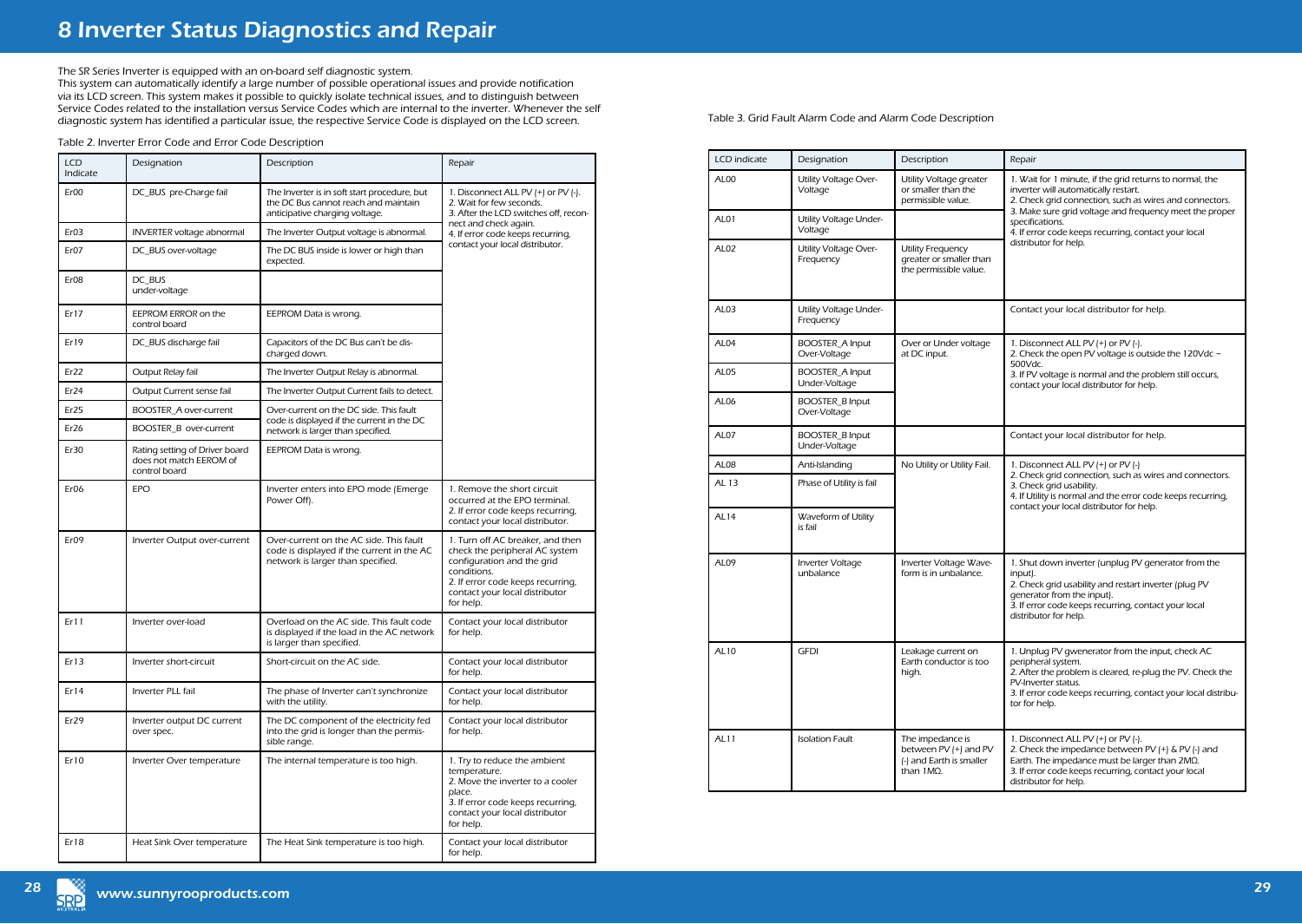# 9 Specifications

| Conversion<br>Sine-wave, Current source, High frequency PWM<br>Inverter Technology<br>Mode<br><b>Isolation Method</b><br>Transformer-less Design*<br>DC Input Data<br>Nominal DC Voltage<br>360 VDC<br>500 VDC<br>Maximum DC Input Voltage<br>Work Range<br>120VDC ~ 500VDC**<br>Maximum DC Input Current (each MPPT<br>10.5 Amp<br>16.7 Amp<br>18.3 Amp<br>14.6 Amp<br>22 Amp<br>14.7 Amp<br>follower)<br><b>MPPT Range</b><br>150 VDC ~ 450 VDC<br>$\overline{2}$<br><b>MPPT Follower</b><br>1<br><b>AC Output Data</b><br>Nominal AC Power<br>1500<br>2000<br>3000<br>4000<br>4600<br>5000<br><b>AC 230V</b><br>Nominal AC Voltage<br><b>Output Connection Method</b><br>1-Phase / 2-Wires (L, N, E)<br>207 ~ 264 Vac<br>AC Voltage Range<br>Nominal AC Current<br>6.5 Amp<br>8.7 Amp<br>13 Amp<br>17.4 Amp<br>20 Amp<br>21.7 Amp<br>$47 \sim 50.5$ Hz<br>Frequency<br>Power Factor<br>>0.99 with nominal AC current<br><b>Current Distortion</b><br>Total Harmonic current : Less than 5% / Single Harmonic current : Less than 3%<br><b>Efficiency Data</b><br>Maximum Cont. Efficiency<br>>96%<br>Euro Efficiency<br>>94%<br>Environment<br><b>Operating Temperature</b><br>-20 °C ~ +50 °C / -4 °F ~ 122 °F<br>Humidity<br>0 to 90% (without condensation)<br>Altitude<br>0 ~ 2000 M / 0 ~ 6600 ft<br>Mechanical Data<br>Dimensions (H x W x D in mm / inch)<br>455 x 510 x 170 / 18 x 20 x 6.7<br>455 x 430 x 170 / 18 x 17 x 6.7<br>Weight (Kgs / Lbs)<br>28/62<br>23/51<br><b>Protection Class</b><br>IP65, Outdoors<br>Cooling<br>Free Convection<br><b>AC Connection</b><br>Terminal<br>Multi-Contact<br>DC Connection<br>Communication<br><b>RS232</b><br>Standard<br>Communication Interface<br>USB, RS485, dry contact, TCP/IP<br>Optional | Unit Model |  | <b>SR1500TL</b> | <b>SR2000TL</b> | SR3000TL | <b>SR4200TL</b> | <b>SR4600TL</b> | <b>SR5000TL</b> |  |  |  |
|-----------------------------------------------------------------------------------------------------------------------------------------------------------------------------------------------------------------------------------------------------------------------------------------------------------------------------------------------------------------------------------------------------------------------------------------------------------------------------------------------------------------------------------------------------------------------------------------------------------------------------------------------------------------------------------------------------------------------------------------------------------------------------------------------------------------------------------------------------------------------------------------------------------------------------------------------------------------------------------------------------------------------------------------------------------------------------------------------------------------------------------------------------------------------------------------------------------------------------------------------------------------------------------------------------------------------------------------------------------------------------------------------------------------------------------------------------------------------------------------------------------------------------------------------------------------------------------------------------------------------------------------------------------------------------------------------------------------------------------------------------------|------------|--|-----------------|-----------------|----------|-----------------|-----------------|-----------------|--|--|--|
|                                                                                                                                                                                                                                                                                                                                                                                                                                                                                                                                                                                                                                                                                                                                                                                                                                                                                                                                                                                                                                                                                                                                                                                                                                                                                                                                                                                                                                                                                                                                                                                                                                                                                                                                                           |            |  |                 |                 |          |                 |                 |                 |  |  |  |
|                                                                                                                                                                                                                                                                                                                                                                                                                                                                                                                                                                                                                                                                                                                                                                                                                                                                                                                                                                                                                                                                                                                                                                                                                                                                                                                                                                                                                                                                                                                                                                                                                                                                                                                                                           |            |  |                 |                 |          |                 |                 |                 |  |  |  |
|                                                                                                                                                                                                                                                                                                                                                                                                                                                                                                                                                                                                                                                                                                                                                                                                                                                                                                                                                                                                                                                                                                                                                                                                                                                                                                                                                                                                                                                                                                                                                                                                                                                                                                                                                           |            |  |                 |                 |          |                 |                 |                 |  |  |  |
|                                                                                                                                                                                                                                                                                                                                                                                                                                                                                                                                                                                                                                                                                                                                                                                                                                                                                                                                                                                                                                                                                                                                                                                                                                                                                                                                                                                                                                                                                                                                                                                                                                                                                                                                                           |            |  |                 |                 |          |                 |                 |                 |  |  |  |
|                                                                                                                                                                                                                                                                                                                                                                                                                                                                                                                                                                                                                                                                                                                                                                                                                                                                                                                                                                                                                                                                                                                                                                                                                                                                                                                                                                                                                                                                                                                                                                                                                                                                                                                                                           |            |  |                 |                 |          |                 |                 |                 |  |  |  |
|                                                                                                                                                                                                                                                                                                                                                                                                                                                                                                                                                                                                                                                                                                                                                                                                                                                                                                                                                                                                                                                                                                                                                                                                                                                                                                                                                                                                                                                                                                                                                                                                                                                                                                                                                           |            |  |                 |                 |          |                 |                 |                 |  |  |  |
|                                                                                                                                                                                                                                                                                                                                                                                                                                                                                                                                                                                                                                                                                                                                                                                                                                                                                                                                                                                                                                                                                                                                                                                                                                                                                                                                                                                                                                                                                                                                                                                                                                                                                                                                                           |            |  |                 |                 |          |                 |                 |                 |  |  |  |
|                                                                                                                                                                                                                                                                                                                                                                                                                                                                                                                                                                                                                                                                                                                                                                                                                                                                                                                                                                                                                                                                                                                                                                                                                                                                                                                                                                                                                                                                                                                                                                                                                                                                                                                                                           |            |  |                 |                 |          |                 |                 |                 |  |  |  |
|                                                                                                                                                                                                                                                                                                                                                                                                                                                                                                                                                                                                                                                                                                                                                                                                                                                                                                                                                                                                                                                                                                                                                                                                                                                                                                                                                                                                                                                                                                                                                                                                                                                                                                                                                           |            |  |                 |                 |          |                 |                 |                 |  |  |  |
|                                                                                                                                                                                                                                                                                                                                                                                                                                                                                                                                                                                                                                                                                                                                                                                                                                                                                                                                                                                                                                                                                                                                                                                                                                                                                                                                                                                                                                                                                                                                                                                                                                                                                                                                                           |            |  |                 |                 |          |                 |                 |                 |  |  |  |
|                                                                                                                                                                                                                                                                                                                                                                                                                                                                                                                                                                                                                                                                                                                                                                                                                                                                                                                                                                                                                                                                                                                                                                                                                                                                                                                                                                                                                                                                                                                                                                                                                                                                                                                                                           |            |  |                 |                 |          |                 |                 |                 |  |  |  |
|                                                                                                                                                                                                                                                                                                                                                                                                                                                                                                                                                                                                                                                                                                                                                                                                                                                                                                                                                                                                                                                                                                                                                                                                                                                                                                                                                                                                                                                                                                                                                                                                                                                                                                                                                           |            |  |                 |                 |          |                 |                 |                 |  |  |  |
|                                                                                                                                                                                                                                                                                                                                                                                                                                                                                                                                                                                                                                                                                                                                                                                                                                                                                                                                                                                                                                                                                                                                                                                                                                                                                                                                                                                                                                                                                                                                                                                                                                                                                                                                                           |            |  |                 |                 |          |                 |                 |                 |  |  |  |
|                                                                                                                                                                                                                                                                                                                                                                                                                                                                                                                                                                                                                                                                                                                                                                                                                                                                                                                                                                                                                                                                                                                                                                                                                                                                                                                                                                                                                                                                                                                                                                                                                                                                                                                                                           |            |  |                 |                 |          |                 |                 |                 |  |  |  |
|                                                                                                                                                                                                                                                                                                                                                                                                                                                                                                                                                                                                                                                                                                                                                                                                                                                                                                                                                                                                                                                                                                                                                                                                                                                                                                                                                                                                                                                                                                                                                                                                                                                                                                                                                           |            |  |                 |                 |          |                 |                 |                 |  |  |  |
|                                                                                                                                                                                                                                                                                                                                                                                                                                                                                                                                                                                                                                                                                                                                                                                                                                                                                                                                                                                                                                                                                                                                                                                                                                                                                                                                                                                                                                                                                                                                                                                                                                                                                                                                                           |            |  |                 |                 |          |                 |                 |                 |  |  |  |
|                                                                                                                                                                                                                                                                                                                                                                                                                                                                                                                                                                                                                                                                                                                                                                                                                                                                                                                                                                                                                                                                                                                                                                                                                                                                                                                                                                                                                                                                                                                                                                                                                                                                                                                                                           |            |  |                 |                 |          |                 |                 |                 |  |  |  |
|                                                                                                                                                                                                                                                                                                                                                                                                                                                                                                                                                                                                                                                                                                                                                                                                                                                                                                                                                                                                                                                                                                                                                                                                                                                                                                                                                                                                                                                                                                                                                                                                                                                                                                                                                           |            |  |                 |                 |          |                 |                 |                 |  |  |  |
|                                                                                                                                                                                                                                                                                                                                                                                                                                                                                                                                                                                                                                                                                                                                                                                                                                                                                                                                                                                                                                                                                                                                                                                                                                                                                                                                                                                                                                                                                                                                                                                                                                                                                                                                                           |            |  |                 |                 |          |                 |                 |                 |  |  |  |
|                                                                                                                                                                                                                                                                                                                                                                                                                                                                                                                                                                                                                                                                                                                                                                                                                                                                                                                                                                                                                                                                                                                                                                                                                                                                                                                                                                                                                                                                                                                                                                                                                                                                                                                                                           |            |  |                 |                 |          |                 |                 |                 |  |  |  |
|                                                                                                                                                                                                                                                                                                                                                                                                                                                                                                                                                                                                                                                                                                                                                                                                                                                                                                                                                                                                                                                                                                                                                                                                                                                                                                                                                                                                                                                                                                                                                                                                                                                                                                                                                           |            |  |                 |                 |          |                 |                 |                 |  |  |  |
|                                                                                                                                                                                                                                                                                                                                                                                                                                                                                                                                                                                                                                                                                                                                                                                                                                                                                                                                                                                                                                                                                                                                                                                                                                                                                                                                                                                                                                                                                                                                                                                                                                                                                                                                                           |            |  |                 |                 |          |                 |                 |                 |  |  |  |
|                                                                                                                                                                                                                                                                                                                                                                                                                                                                                                                                                                                                                                                                                                                                                                                                                                                                                                                                                                                                                                                                                                                                                                                                                                                                                                                                                                                                                                                                                                                                                                                                                                                                                                                                                           |            |  |                 |                 |          |                 |                 |                 |  |  |  |
|                                                                                                                                                                                                                                                                                                                                                                                                                                                                                                                                                                                                                                                                                                                                                                                                                                                                                                                                                                                                                                                                                                                                                                                                                                                                                                                                                                                                                                                                                                                                                                                                                                                                                                                                                           |            |  |                 |                 |          |                 |                 |                 |  |  |  |
|                                                                                                                                                                                                                                                                                                                                                                                                                                                                                                                                                                                                                                                                                                                                                                                                                                                                                                                                                                                                                                                                                                                                                                                                                                                                                                                                                                                                                                                                                                                                                                                                                                                                                                                                                           |            |  |                 |                 |          |                 |                 |                 |  |  |  |
|                                                                                                                                                                                                                                                                                                                                                                                                                                                                                                                                                                                                                                                                                                                                                                                                                                                                                                                                                                                                                                                                                                                                                                                                                                                                                                                                                                                                                                                                                                                                                                                                                                                                                                                                                           |            |  |                 |                 |          |                 |                 |                 |  |  |  |
|                                                                                                                                                                                                                                                                                                                                                                                                                                                                                                                                                                                                                                                                                                                                                                                                                                                                                                                                                                                                                                                                                                                                                                                                                                                                                                                                                                                                                                                                                                                                                                                                                                                                                                                                                           |            |  |                 |                 |          |                 |                 |                 |  |  |  |
|                                                                                                                                                                                                                                                                                                                                                                                                                                                                                                                                                                                                                                                                                                                                                                                                                                                                                                                                                                                                                                                                                                                                                                                                                                                                                                                                                                                                                                                                                                                                                                                                                                                                                                                                                           |            |  |                 |                 |          |                 |                 |                 |  |  |  |
|                                                                                                                                                                                                                                                                                                                                                                                                                                                                                                                                                                                                                                                                                                                                                                                                                                                                                                                                                                                                                                                                                                                                                                                                                                                                                                                                                                                                                                                                                                                                                                                                                                                                                                                                                           |            |  |                 |                 |          |                 |                 |                 |  |  |  |
|                                                                                                                                                                                                                                                                                                                                                                                                                                                                                                                                                                                                                                                                                                                                                                                                                                                                                                                                                                                                                                                                                                                                                                                                                                                                                                                                                                                                                                                                                                                                                                                                                                                                                                                                                           |            |  |                 |                 |          |                 |                 |                 |  |  |  |
|                                                                                                                                                                                                                                                                                                                                                                                                                                                                                                                                                                                                                                                                                                                                                                                                                                                                                                                                                                                                                                                                                                                                                                                                                                                                                                                                                                                                                                                                                                                                                                                                                                                                                                                                                           |            |  |                 |                 |          |                 |                 |                 |  |  |  |
|                                                                                                                                                                                                                                                                                                                                                                                                                                                                                                                                                                                                                                                                                                                                                                                                                                                                                                                                                                                                                                                                                                                                                                                                                                                                                                                                                                                                                                                                                                                                                                                                                                                                                                                                                           |            |  |                 |                 |          |                 |                 |                 |  |  |  |
|                                                                                                                                                                                                                                                                                                                                                                                                                                                                                                                                                                                                                                                                                                                                                                                                                                                                                                                                                                                                                                                                                                                                                                                                                                                                                                                                                                                                                                                                                                                                                                                                                                                                                                                                                           |            |  |                 |                 |          |                 |                 |                 |  |  |  |
|                                                                                                                                                                                                                                                                                                                                                                                                                                                                                                                                                                                                                                                                                                                                                                                                                                                                                                                                                                                                                                                                                                                                                                                                                                                                                                                                                                                                                                                                                                                                                                                                                                                                                                                                                           |            |  |                 |                 |          |                 |                 |                 |  |  |  |
|                                                                                                                                                                                                                                                                                                                                                                                                                                                                                                                                                                                                                                                                                                                                                                                                                                                                                                                                                                                                                                                                                                                                                                                                                                                                                                                                                                                                                                                                                                                                                                                                                                                                                                                                                           |            |  |                 |                 |          |                 |                 |                 |  |  |  |

| Unit Model                           |                                                                                                                                                                                                                                  | SR1500TL                                                                        | <b>SR2000TL</b> | SR3000TL           | <b>SR4200TL</b> | <b>SR4600TL</b> | <b>SR5000TL</b> |  |  |  |
|--------------------------------------|----------------------------------------------------------------------------------------------------------------------------------------------------------------------------------------------------------------------------------|---------------------------------------------------------------------------------|-----------------|--------------------|-----------------|-----------------|-----------------|--|--|--|
| Communication                        |                                                                                                                                                                                                                                  |                                                                                 |                 |                    |                 |                 |                 |  |  |  |
| Communication<br>Interface           | Standard                                                                                                                                                                                                                         | RS232                                                                           |                 |                    |                 |                 |                 |  |  |  |
|                                      | Optional                                                                                                                                                                                                                         | USB, RS485, dry contact, TCP/IP                                                 |                 |                    |                 |                 |                 |  |  |  |
| <b>Front Panel</b>                   |                                                                                                                                                                                                                                  |                                                                                 |                 |                    |                 |                 |                 |  |  |  |
| LCD                                  | Boost input Voltage/Boost input Current/Boost input Power/AC output Voltage /AC output frequency/AC output<br>current /AC output power/AC Energy yield/Inner Temperature/Heat sink Temperature /Status message/ Error<br>message |                                                                                 |                 |                    |                 |                 |                 |  |  |  |
| I FD                                 | <b>RFD</b>                                                                                                                                                                                                                       | Leakage current fault or DC input isolation fault                               |                 |                    |                 |                 |                 |  |  |  |
|                                      | Yellow                                                                                                                                                                                                                           | Spec. of Utility is not matched with the Utility specifications of the inverter |                 |                    |                 |                 |                 |  |  |  |
|                                      | Green                                                                                                                                                                                                                            | Solar Cell power is greater or smaller than sleep power                         |                 |                    |                 |                 |                 |  |  |  |
| Key Pad                              | UP key/ Down key/ Function key/ Enter key                                                                                                                                                                                        |                                                                                 |                 |                    |                 |                 |                 |  |  |  |
| Protection                           |                                                                                                                                                                                                                                  |                                                                                 |                 |                    |                 |                 |                 |  |  |  |
| Utility                              |                                                                                                                                                                                                                                  | Over/under Voltage, Over/ under Frequency, Earth fault, DC Isolation fault      |                 |                    |                 |                 |                 |  |  |  |
| Islanding operation<br>detection     |                                                                                                                                                                                                                                  | Passive : Voltage phase jump detection<br>Active : Reactive power control       |                 |                    |                 |                 |                 |  |  |  |
| Over Temperature                     | Reduced output power                                                                                                                                                                                                             |                                                                                 |                 |                    |                 |                 |                 |  |  |  |
|                                      |                                                                                                                                                                                                                                  |                                                                                 | Certification   |                    |                 |                 |                 |  |  |  |
| Performance and<br>Safety Compliance | ER G83/1, VDE0126-1-1, EN50178, IEC62103                                                                                                                                                                                         |                                                                                 |                 |                    |                 |                 |                 |  |  |  |
| EMI/EMC                              | EN 61000-6-1, EN 61000-6-2, EN 61000-6-3, EN 61000-6-4                                                                                                                                                                           |                                                                                 |                 |                    |                 |                 |                 |  |  |  |
| North American                       |                                                                                                                                                                                                                                  | UL1741, IEEE1547                                                                |                 |                    |                 |                 |                 |  |  |  |
| Australia                            |                                                                                                                                                                                                                                  |                                                                                 |                 | AS3100, AS/NZS4777 |                 |                 |                 |  |  |  |

\* If isolation is necessary, option one extra transformer.

\*\* The rated range should be 150VDC-500VDC in order to get the rated output.